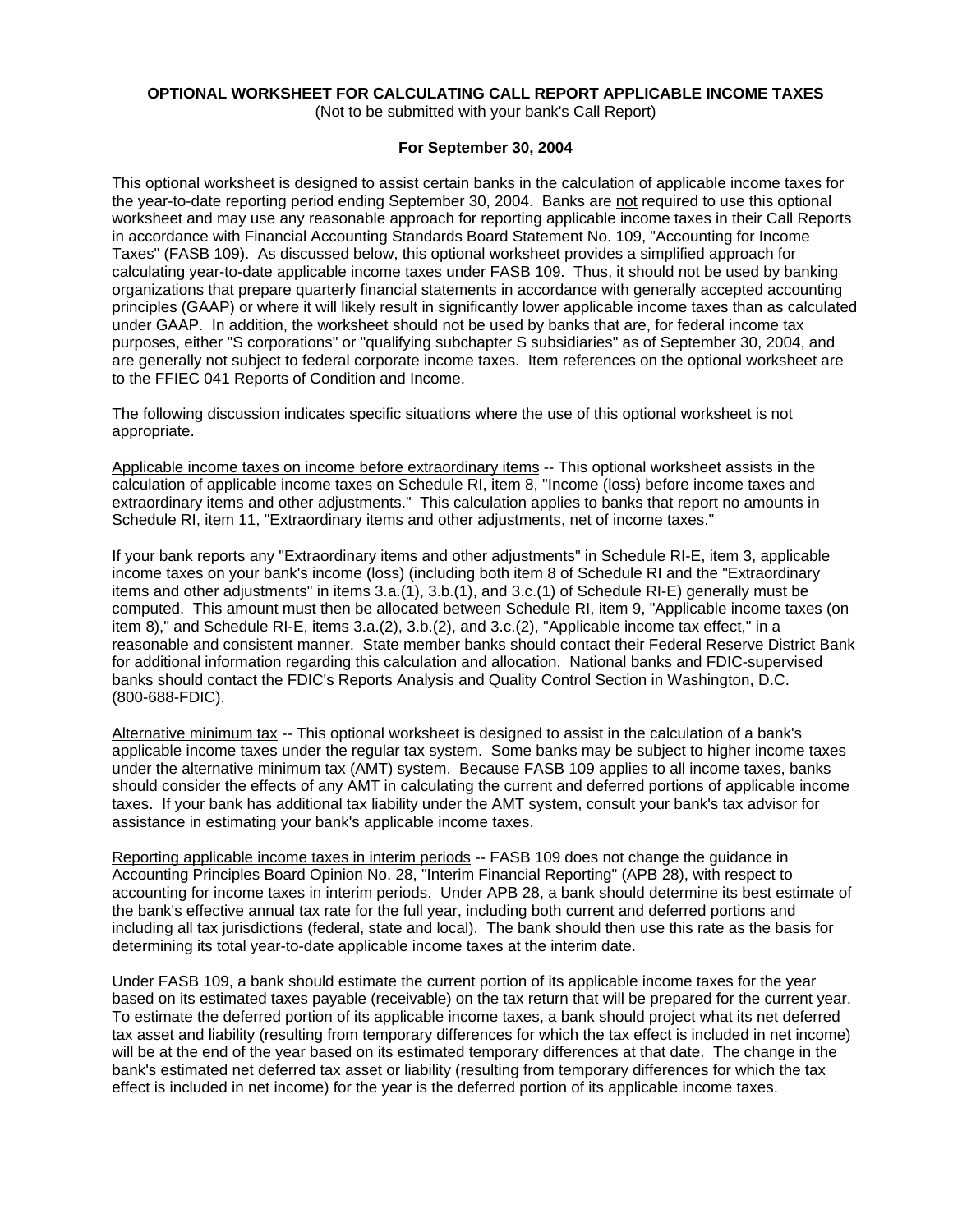To arrive at the estimated annual effective tax rate, a bank should divide its estimated total applicable income taxes (current and deferred) for the year by its estimated pretax income for the year (excluding extraordinary items). This rate would then be applied to the year-to-date pretax income to determine the year-to-date applicable income taxes at the interim date.

Many banks, or their parent holding companies, will perform the calculation of income tax expense in accordance with FASB 109 and APB 28 when preparing their quarterly GAAP-based financial statements. These banks should determine their applicable income taxes for the year-to-date reporting period covered by the Call Report in a similar manner. Accordingly, these banks should not use this worksheet.

In contrast, some banks may not have determined their interim period income taxes using the estimated annual effective rate. For these banks, estimating the annual effective tax rate under the liability method may be difficult. These banks may find it less burdensome to estimate their year-to-date applicable income taxes based upon their deferred tax asset or liability balances at the end of the quarter, rather than projecting these amounts through the end of the year. This optional worksheet follows this approach. A bank may use this approach if it will not likely result in significantly lower year-to-date applicable income taxes than as calculated under FASB 109 and APB 28. Otherwise, a bank should follow some other reasonable approach for calculating applicable income taxes in interim periods in accordance with FASB 109 and APB 28.

\* \* \* \* \* \* \* \* \* \* \* \* \* \* \* \* \* \* \* \* \* \* \* \* \* \* \* \* \* \* \* \*

CALCULATION OF SCHEDULE RI, ITEM 9, "APPLICABLE INCOME TAXES (ON ITEM 8)" UNDER THE REGULAR TAX SYSTEM [Applicable income taxes on Item 8 include both amounts currently due (or refundable) calculated in Section A and deferred income taxes calculated in Section B.]

| А.   | Income taxes due (refundable) for the year to date<br>(i.e., current portion of applicable income taxes)                                            |  |
|------|-----------------------------------------------------------------------------------------------------------------------------------------------------|--|
|      | A.1. Schedule RI, Item 8, "Income (loss) before income taxes and extraordinary                                                                      |  |
|      | A.2. Schedule RI, Memorandum Item 3, "Income on tax-exempt loans                                                                                    |  |
|      | A.3. Schedule RI, Memorandum Item 4, "Income on tax-exempt securities                                                                               |  |
|      | A.4. Other income included in Schedule RI, Items 1, 5, and 6, (if any) which is                                                                     |  |
| A.5. | Other income not included in Schedule RI, Item 8, (if any) which is subject to                                                                      |  |
|      | A.6. Schedule RI, Memorandum Item 1, "Interest expense incurred to carry<br>tax-exempt securities, loans, and leases acquired after August 7, 1986, |  |
|      | A.7. All other expenses included in Schedule RI, Item 8, that are not deductible                                                                    |  |
| A.8. | Other expenses not included in Schedule RI, Item 8, that are deductible for                                                                         |  |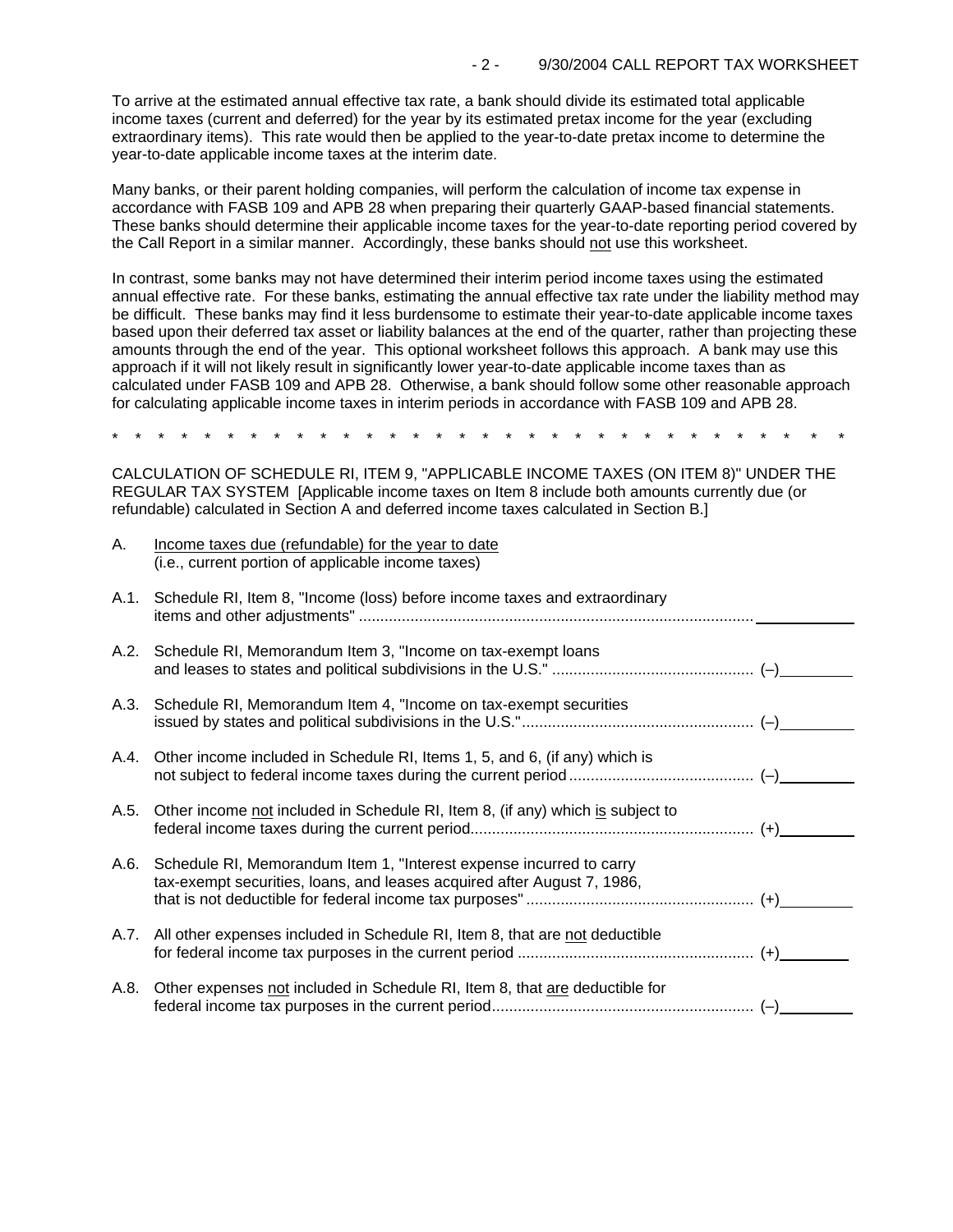| A.9. | Year-to-date income currently subject to federal income taxes before state<br>and local income taxes (Line A.1 minus Lines A.2, A.3, A.4, and A.8,                                                                                                                                                         |        |
|------|------------------------------------------------------------------------------------------------------------------------------------------------------------------------------------------------------------------------------------------------------------------------------------------------------------|--------|
|      | A.10. State and local income taxes due (refundable) for the year to date<br>(If the state and local tax laws applicable to your bank do not differ<br>significantly from federal income tax laws, an estimate of state and local<br>income taxes can be obtained by multiplying Line A.9 by the applicable |        |
|      |                                                                                                                                                                                                                                                                                                            |        |
|      |                                                                                                                                                                                                                                                                                                            | x 1.33 |
|      |                                                                                                                                                                                                                                                                                                            |        |
|      | A.13. Net operating loss (NOL) carryforwards available at January 1, 2004,<br>to offset annualized federal taxable income (amount reported on this line                                                                                                                                                    |        |
|      | A.14. Annualized income currently subject to federal income taxes                                                                                                                                                                                                                                          |        |
|      | A.15. Annualized federal income taxes currently due (refundable) on amount<br>shown on Line A.14 (Calculate this amount using the "Federal Income                                                                                                                                                          |        |
|      |                                                                                                                                                                                                                                                                                                            | x 0.75 |
|      | A.16. Year-to-date federal income taxes currently due (refundable) on amount                                                                                                                                                                                                                               |        |
|      |                                                                                                                                                                                                                                                                                                            |        |
|      | A.18. State and local income taxes due (refundable) for the year to date                                                                                                                                                                                                                                   |        |
|      | A.19. Total income taxes currently due (refundable) for the year to date                                                                                                                                                                                                                                   |        |
| В.   | Deferred income tax expense (benefit) for the year to date                                                                                                                                                                                                                                                 |        |

(i.e., deferred portion of applicable income taxes)

This section provides guidance for the determination of the deferred portion of applicable income taxes for the year to date under FASB 109. This calculation considers federal, state and local income taxes.

Deferred income tax expense (benefit) for the reporting period ending September 30, 2004, is generally measured in this worksheet as the change in the bank's net deferred tax assets or liabilities during the year-to-date period. Therefore, your bank should calculate its net deferred tax assets/ liabilities at September 30, 2004, and compare this amount to the amount of your bank's net deferred tax assets/liabilities at December 31, 2003. A portion of the difference between these two amounts will be the deferred income tax expense (benefit) for the reporting period ending September 30, 2004. The remainder of the change in the net deferred tax assets/liabilities for the period generally should be charged or credited directly to the "Accumulated other comprehensive income" component of equity capital (Schedule RC, item 26.b) that includes your bank's "Net unrealized holding gains (losses) on available-for-sale securities." The following steps assist in the calculation of these amounts.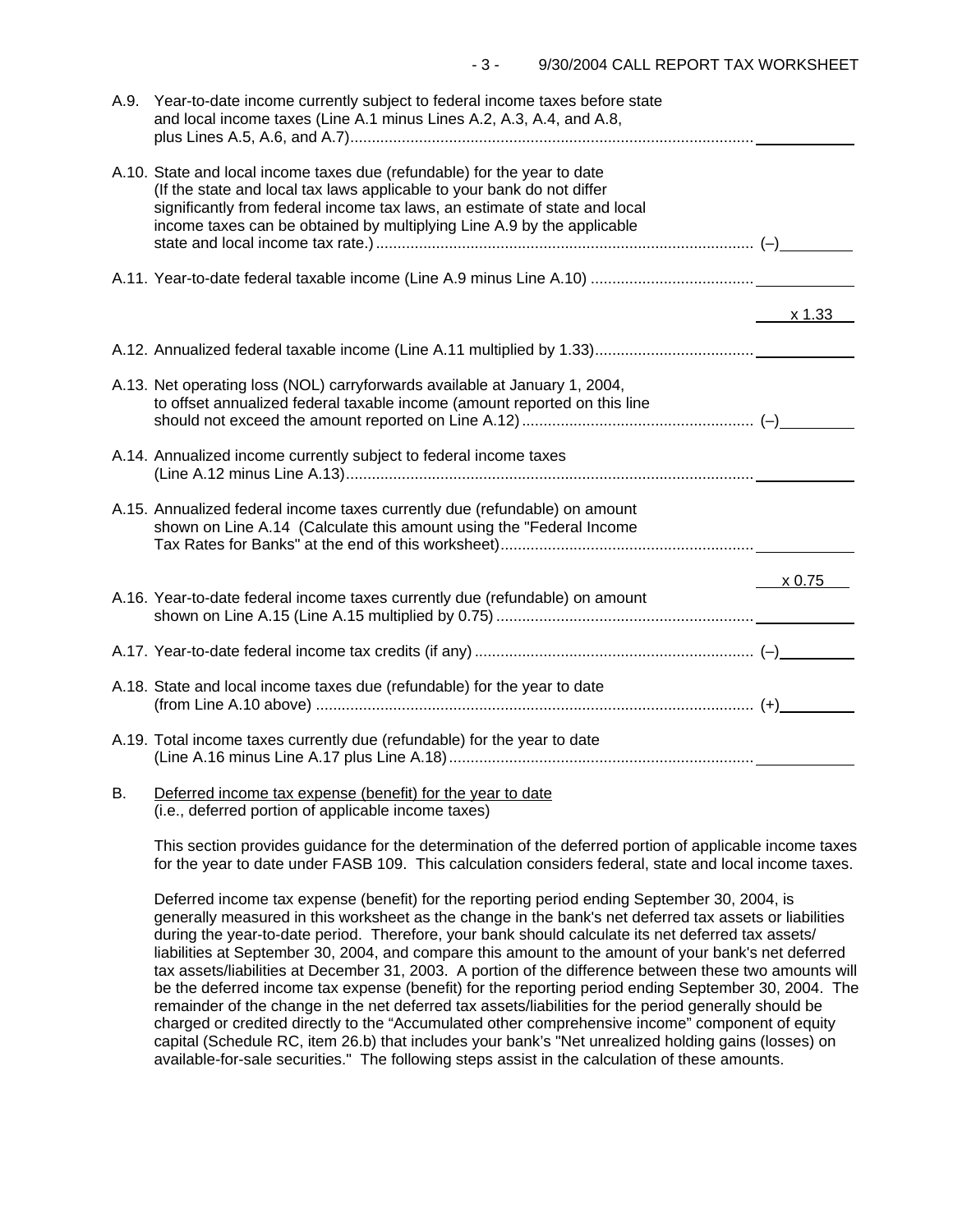#### B.1. Identify types and amounts of temporary differences

Temporary differences essentially consist of all differences between the book and tax basis of a bank's assets and liabilities. In identifying these basis differences, a bank should consider assets and liabilities that may not exist on its books (such as repairs capitalized for tax purposes but expensed on the bank's books and Call Report) as well as assets and liabilities that have no tax basis (such as gains deferred on the bank's books and Call Report which have been recognized for tax purposes).

To ensure all temporary differences are identified, banks should consider preparing a comprehensive tax-basis balance sheet and comparing it to the balance sheet on the bank's Call Report. As these differences are identified, the bank should categorize these amounts as deductible or taxable temporary differences. Also, banks should not include those book-tax basis differences that are not considered temporary differences under FASB 109. One such example is the excess of the cash surrender value of life insurance over premiums paid (if the policy will be held until the death of the insured).

The definition of temporary differences is similar to "timing differences" used under prior GAAP (i.e., Accounting Principles Board Opinion No. 11 (APB 11)). Timing differences under APB 11 were differences between taxable income and pretax income on the bank's books. However, temporary differences as defined under FASB 109 include additional items that were not previously subject to deferred tax accounting. For example, differences between the assigned values and the tax bases of assets acquired and liabilities assumed in a purchase business combination are temporary differences. Refer to the Glossary entry for "income taxes" in the Call Report instructions and to FASB 109 for additional information about temporary differences.

Listed below are some of the assets and liabilities that are frequently reported differently on a bank's federal income tax return than they are on the bank's books and Call Report. A book-tax basis difference for a particular asset or liability may result from one or more temporary differences.

Under FASB 109, the tax effects of most temporary differences are included in a bank's net income. However, the tax effects of certain items specified by FASB 109 are charged or credited directly as a component of a bank's equity capital. The principal item of this type is identified separately below to assist banks in properly recording their income tax amounts under FASB 109.

Some of the items listed below may not involve temporary differences at your bank. Similarly, there may be other differences that exist in your bank that are not listed below. Banks should ensure that they properly identify the appropriate differences specific to their institution.

A bank that can reasonably determine its tax basis balance sheet at September 30, 2004, may use the approach in Section B.1.a. to identify some of its temporary differences. If the tax basis balance sheet information at September 30, 2004, is not readily available, the bank may use the approach in Section B.1.b. to provide a reasonable estimate of the temporary differences at that date. Any bank using Section B.1.b. should ensure that the estimation method used for each temporary difference is appropriate for its facts and circumstances. Otherwise, the bank should make appropriate adjustments to Section B.1.b. or else use Section B.1.a. All banks should complete Section B.1.c. for any other significant temporary differences.

### B.1.a. Differences in book-tax basis approach (COMPLETE ONLY IF A TAX-BASIS BALANCE SHEET IS PREPARED OR AVAILABLE)

Under this approach, record your bank's book and tax bases for the six accounts listed in the following chart. Subtract the tax basis from the book basis to arrive at the difference. Then identify whether the difference is a taxable or deductible temporary difference. Note that a debit (Dr) difference indicates a taxable (T) temporary difference. A credit (<Cr>) difference indicates a deductible (<D>) temporary difference.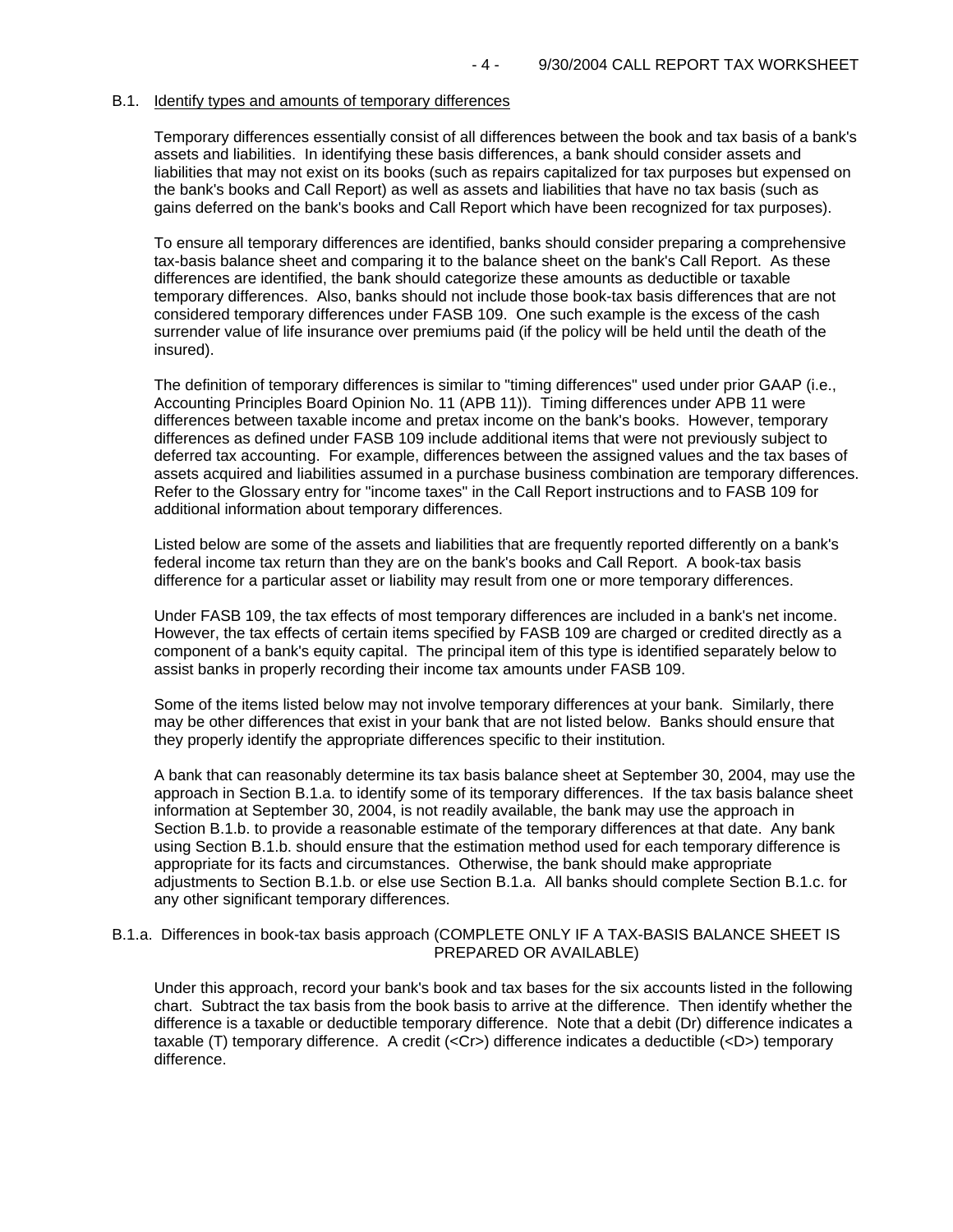B.1.a.1. Temporary differences for which the tax effect is charged or credited directly to equity capital:

|     |                                     | [A]<br><b>Book</b> | [B]<br>Tax   | [A]-[B]<br>Differ- |           |
|-----|-------------------------------------|--------------------|--------------|--------------------|-----------|
|     |                                     | <b>Basis</b>       | <b>Basis</b> | ence               | Type      |
|     |                                     | Dr < Cr            | Dr < Cr      | Dr < Cr            | T <d></d> |
| (1) | Available-for-sale securities       |                    |              |                    |           |
|     | recorded at fair value on the books |                    |              |                    |           |
|     | and Call Report but recorded at     |                    |              |                    |           |
|     | amortized cost on the tax return    |                    |              |                    |           |

A bank's available-for-sale securities, while reported at fair value on the books and the Call Report, may or may not be reported at fair value (i.e., "marked to market") on the bank's tax return. Banks should consult their tax advisors when determining the tax status of their available-for-sale portfolio. If a bank's available-for-sale securities are reported differently on the books and Call Report than they are on a bank's tax return, the difference between the book basis and the tax basis of these securities results in a temporary difference and gives rise to a deferred tax asset or liability.

If a bank's available-for-sale securities are also "marked-to-market" on a bank's tax return, there would be no difference between the book and tax basis of these securities. Rather, the amount of the adjustment needed to reflect these securities at their fair value would be included in the bank's current period taxable income. The tax effect of this "mark-to-market" adjustment would be part of taxes currently due or refundable.

B.1.a.2. Temporary differences for which the tax effect is included in net income:

| (2) | Loans<br>[e.g., difference due to origination<br>fees and costs deferred and recognized<br>over the life of the loan on the books<br>and Call Report but recognized when<br>received and paid on the tax return]          | [A]<br><b>Book</b><br>Basis<br>Dr < Cr | [B]<br>Tax<br>Basis<br>Dr < Cr | [A]-[B]<br>Differ-<br>ence<br>Dr < Cr | <b>Type</b><br>T <d></d> |
|-----|---------------------------------------------------------------------------------------------------------------------------------------------------------------------------------------------------------------------------|----------------------------------------|--------------------------------|---------------------------------------|--------------------------|
| (3) | Allowance for loan and lease losses (on<br>the books and Call Report)/Tax<br>bad debt reserve (on the tax return) $1$                                                                                                     |                                        |                                |                                       |                          |
| (4) | Other real estate owned<br>[e.g., difference due to writedowns<br>and valuation allowances reflected<br>on the books and Call Report that are<br>not recorded against the tax basis<br>until disposition of the property] |                                        |                                |                                       |                          |

J.

Savings institutions that previously took bad debt deductions for tax purposes using the percentage-of-taxableincome method set forth in Section 593 of the Internal Revenue Code should treat the book allowance for loan and lease losses as a deductible temporary difference and the excess, if any, of the tax bad debt reserve (that has not yet been recaptured) over the base year reserve balance (generally 1987) as a taxable temporary difference, rather than treating the allowance and the tax bad debt reserve as one difference. 1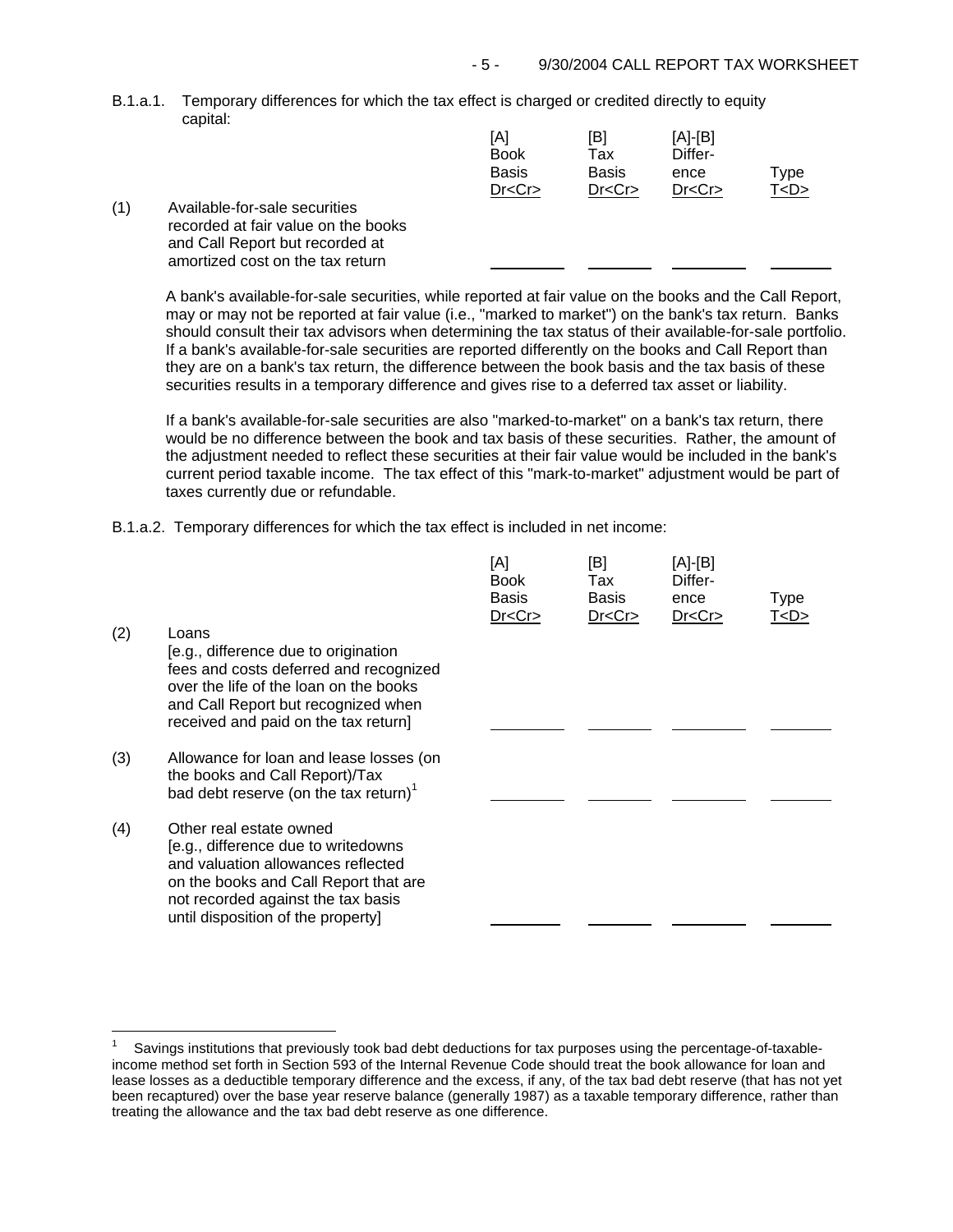| (5) | Bank premises and equipment, net<br>[e.g., difference due to different<br>depreciation methods and rates for<br>book and tax purposes]                                               | [A]<br><b>Book</b><br><b>Basis</b><br>Dr < Cr | [B]<br>Tax<br><b>Basis</b><br>Dr < Cr | [A]-[B]<br>Differ-<br>ence<br>Dr < Cr | Type<br>T <d></d> |
|-----|--------------------------------------------------------------------------------------------------------------------------------------------------------------------------------------|-----------------------------------------------|---------------------------------------|---------------------------------------|-------------------|
| (6) | Interest earned, not collected<br>on loans<br>[e.g., difference due to interest<br>on nonaccrual loans not recorded<br>on books and Call Report but<br>recognized on the tax return] |                                               |                                       |                                       |                   |

B.1.b. Rollforward of Temporary Differences Approach (DO NOT COMPLETE IF SECTION B.1.a. WAS COMPLETED)

NOTE: Changes in temporary differences from December 31, 2003, need only be considered if they are significant in amount. If a change is not significant, use the amount of the temporary difference as of December 31, 2003, in the 9/30/04 Temporary Difference column. Note that a debit (Dr) difference indicates a taxable (T) temporary difference. A credit (<Cr>) difference indicates a deductible (<D>) temporary difference.

B.1.b.1. Temporary differences for which the tax effect is charged or credited directly to equity capital: 9/30/04

|     |                                                                                                                                             | Dr < Cr | 9/30/04<br>Temporary<br><b>Difference</b><br>Dr < Cr | Type<br>T <d></d> |
|-----|---------------------------------------------------------------------------------------------------------------------------------------------|---------|------------------------------------------------------|-------------------|
| (1) | Available-for-sale securities                                                                                                               |         |                                                      |                   |
|     | (To be completed only if available-for-sale securities<br>are reported differently on the books and Call Report<br>than on the tax return): |         |                                                      |                   |
|     | Balance (at fair value) of available-for-sale securities<br>on books and Call Report at 9/30/04                                             |         |                                                      |                   |
|     | Less: Amortized cost of available-for-sale<br>securities at 9/30/04                                                                         |         |                                                      |                   |
|     | Estimated 9/30/04 temporary difference                                                                                                      |         |                                                      |                   |

NOTE: See the discussion of available-for-sale securities in Section B.1.a.1 above. Banks should consult their tax advisors when determining the tax status of their available-for-sale securities.

B.1.b.2. Temporary differences for which the tax effect is included in net income:

| (2) | Loans:<br>Difference at 9/30/04 approximates the amount of<br>deferred loan fee income, net of deferred loan<br>origination costs, on books and Call Report at 9/30/04 | Dr < Cr | 9/30/04<br>Temporary<br><b>Difference</b><br>Dr < Cr | Type<br>T < D > |  |
|-----|------------------------------------------------------------------------------------------------------------------------------------------------------------------------|---------|------------------------------------------------------|-----------------|--|
|     |                                                                                                                                                                        |         |                                                      |                 |  |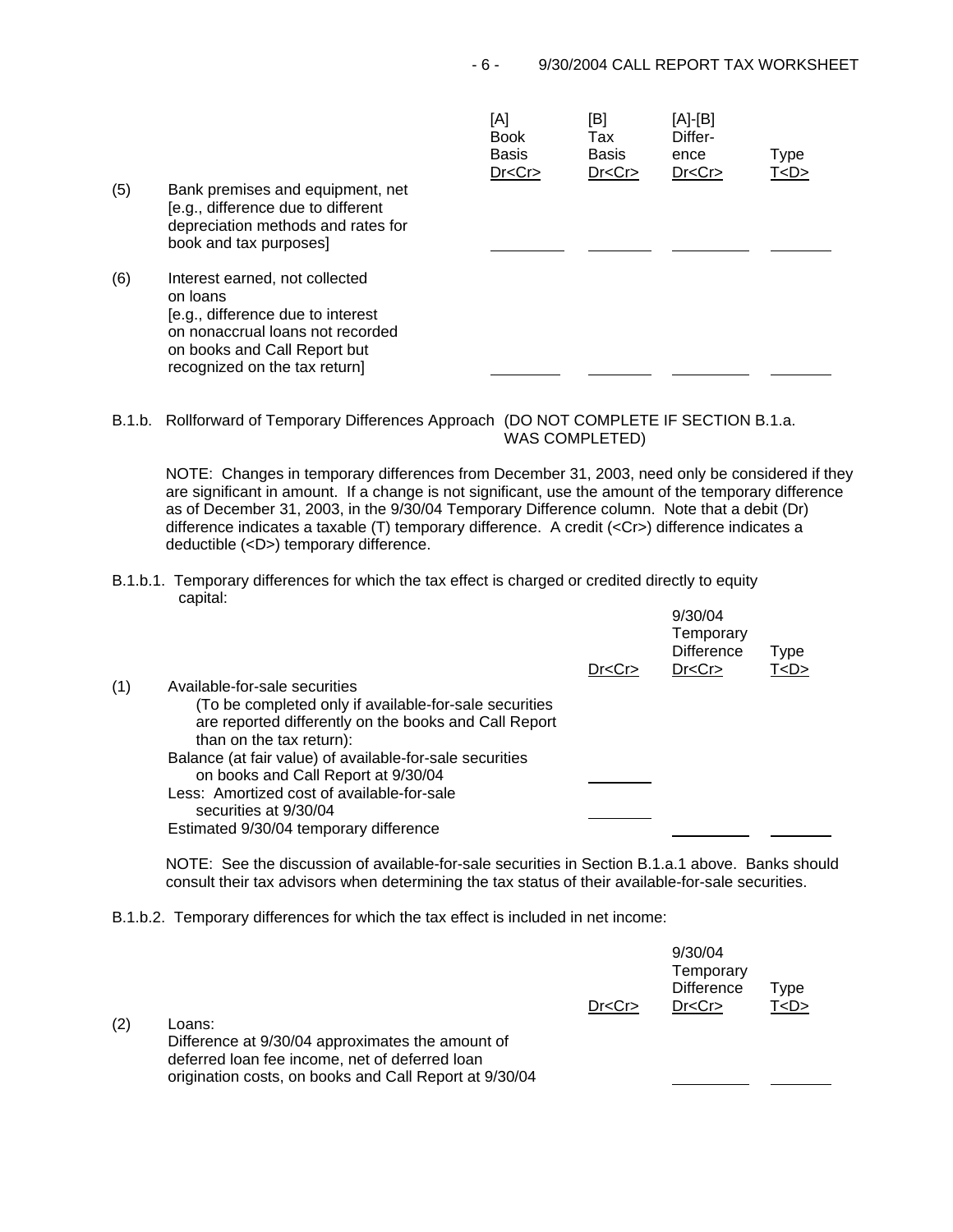| (3) | Allowance for loan and lease losses: <sup>2</sup>                                                                                                                                                                                                                                                                                                                                                                       | Dr < Cr | 9/30/04<br>Temporary<br><b>Difference</b><br>Dr < Cr | <b>Type</b><br>T < D > |
|-----|-------------------------------------------------------------------------------------------------------------------------------------------------------------------------------------------------------------------------------------------------------------------------------------------------------------------------------------------------------------------------------------------------------------------------|---------|------------------------------------------------------|------------------------|
|     | For banks on the specific charge-off method for tax<br>purposes (i.e., for banks with no tax bad debt reserve):<br>Difference at 9/30/04 approximates the balance of the<br>allowance for loan and lease losses on books and<br>Call Report at 9/30/04                                                                                                                                                                  |         |                                                      |                        |
|     | For banks on the reserve method for tax purposes:<br>Temporary difference at 12/31/03 T <d><br/>Less: Provision for loan and lease losses on books<br/>and Call Report year to date<br/>Plus: Estimated additions to tax reserve year to date*<br/>Estimated 9/30/04 temporary difference<br/>* Generally, this amount may be estimated by multiplying<br/>the addition to the bank's tax reserve for 2003 by 0.75.</d> |         |                                                      |                        |
| (4) | Other real estate owned:                                                                                                                                                                                                                                                                                                                                                                                                |         |                                                      |                        |
|     | Choose the method from (a) and (b) below that is<br>appropriate for your bank. Do not complete both (a)<br>and $(b)$ .                                                                                                                                                                                                                                                                                                  |         |                                                      |                        |
|     | (a) Balance of other real estate owned valuation<br>allowances on books and Call Report at 9/30/04 T <d></d>                                                                                                                                                                                                                                                                                                            |         |                                                      |                        |
|     | (b) Temporary difference at 12/31/03 T <d><br/>Less: Provisions taken year to date on books and<br/>Call Report for properties held on 9/30/04<br/>Plus: Amount of writedowns taken before 1/1/04 on<br/>books for properties sold year to date<br/>Estimated 9/30/04 temporary difference</d>                                                                                                                          |         |                                                      |                        |
| (5) | Bank premises and equipment, net:                                                                                                                                                                                                                                                                                                                                                                                       |         |                                                      |                        |
|     | Temporary difference at 12/31/03 T <d><br/>Less: Depreciation recorded on books and<br/>Call Report year to date<br/>Plus: Estimated tax depreciation year to date*<br/>Plus/less: Estimate of difference in book and tax basis<br/>of fixed assets sold year to date<br/>Estimated 9/30/04 temporary difference</d>                                                                                                    |         |                                                      |                        |
|     | * Generally, this amount may be estimated by                                                                                                                                                                                                                                                                                                                                                                            |         |                                                      |                        |

multiplying 2003 tax depreciation by 0.75.

J.

 2 Savings institutions that previously took bad debt deductions for tax purposes using the percentage-of-taxableincome method set forth in Section 593 of the Internal Revenue Code should treat the book allowance for loan and lease losses as a deductible temporary difference and the excess, if any, of the tax bad debt reserve (that has not yet been recaptured) over the base year reserve balance (generally 1987) as a taxable temporary difference, rather than treating the allowance and the tax bad debt reserve as one difference.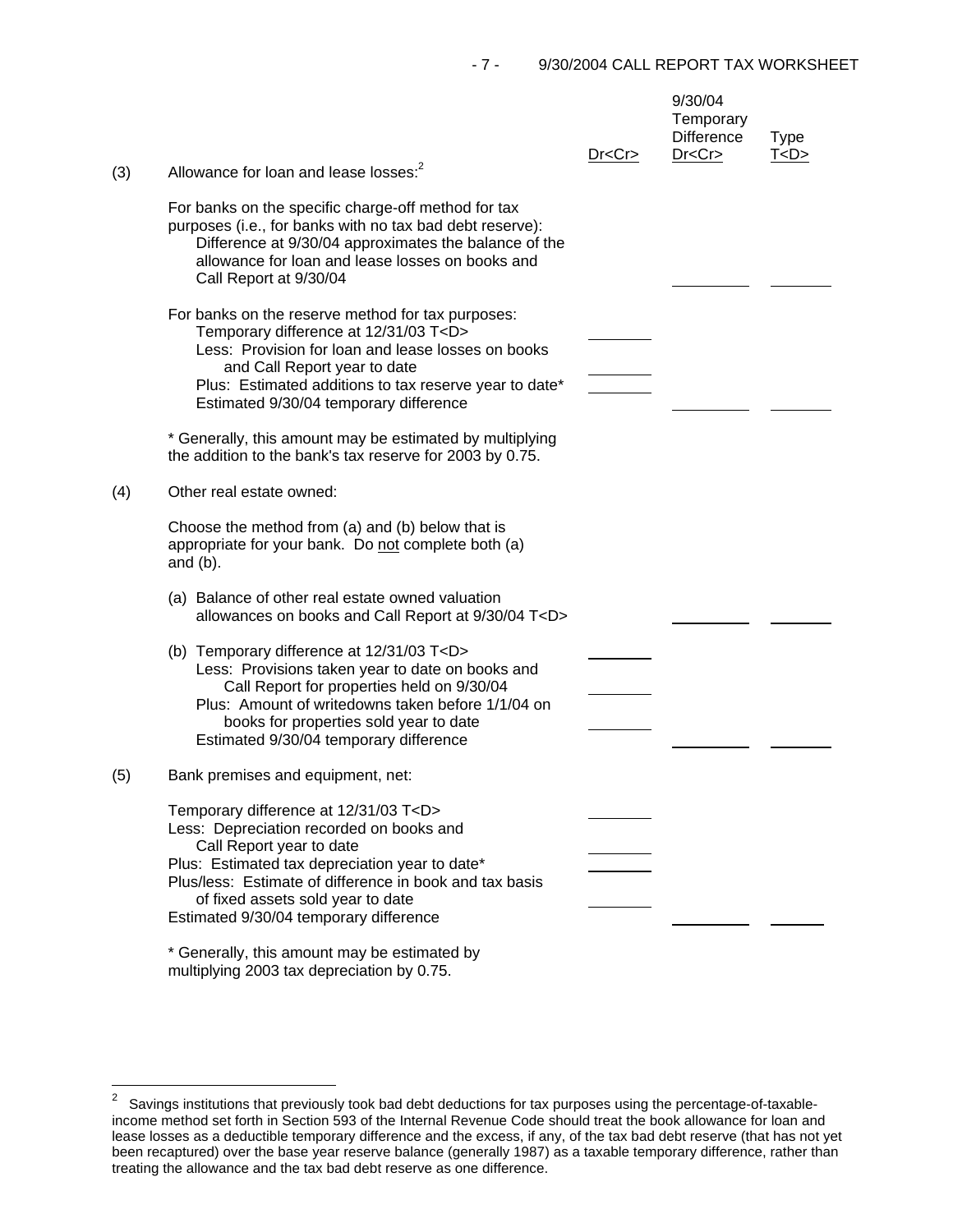| (6) | Interest earned not collected on nonaccrual loans: | Dr < Cr | 9/30/04<br>Temporary<br><b>Difference</b><br>Dr < Cr | Type<br>T <d></d> |  |
|-----|----------------------------------------------------|---------|------------------------------------------------------|-------------------|--|
|     | Temporary difference at 12/31/03 T <d></d>         |         |                                                      |                   |  |
|     | Plus: Estimated additional interest on             |         |                                                      |                   |  |
|     | nonaccrual loans year to date                      |         |                                                      |                   |  |
|     | Less: Interest received on nonaccrual              |         |                                                      |                   |  |
|     | loans year to date                                 |         |                                                      |                   |  |
|     | Estimated 9/30/04 temporary difference             |         |                                                      |                   |  |

# B.1.c. Other temporary differences (TO BE COMPLETED BY ALL BANKS USING WORKSHEET)

If the bank has other material temporary differences, include those differences below. Indicate whether these other temporary differences are taxable or deductible temporary differences. In addition, any differences for which the tax effect is charged or credited directly to equity capital should be designated accordingly.

Examples of other temporary differences include: accrued liabilities or prepaid expenses recorded differently on the books and Call Report than reported on the tax return, differences in the basis of assets and liabilities resulting from business combinations, investments in stock of unconsolidated subsidiaries (undistributed earnings recognized on the books and Call Report but not in the tax return), and intangible assets which have different amortization periods and/or methods used in the tax return than those used on the books and Call Report.

Note that a debit (Dr) difference indicates a taxable (T) temporary difference. A credit (<Cr>) difference indicates a deductible (<D>) temporary difference.

| Other temporary differences: | [A]<br><b>Book</b><br><b>Basis</b><br>Dr < Cr | [B]<br>Tax<br><b>Basis</b><br>Dr < Cr | $[A]-[B]$<br>Differ-<br>ence<br>Dr < Cr | Type<br><u>T<d></d></u> |
|------------------------------|-----------------------------------------------|---------------------------------------|-----------------------------------------|-------------------------|
|                              |                                               |                                       |                                         |                         |

### B.2. Total temporary differences

| a. Total taxable temporary differences for which the tax effect is included<br>in net income (sum of appropriate taxable temporary differences, i.e.,                                                                    |
|--------------------------------------------------------------------------------------------------------------------------------------------------------------------------------------------------------------------------|
| b. Total taxable temporary differences for which the tax effect is charged<br>or credited directly to equity capital (sum of appropriate taxable temporary                                                               |
| c. Total deductible temporary differences for which the tax effect is<br>included in net income (sum of appropriate deductible temporary<br>differences, i.e., differences marked " <d>," identified in Section B.1.</d> |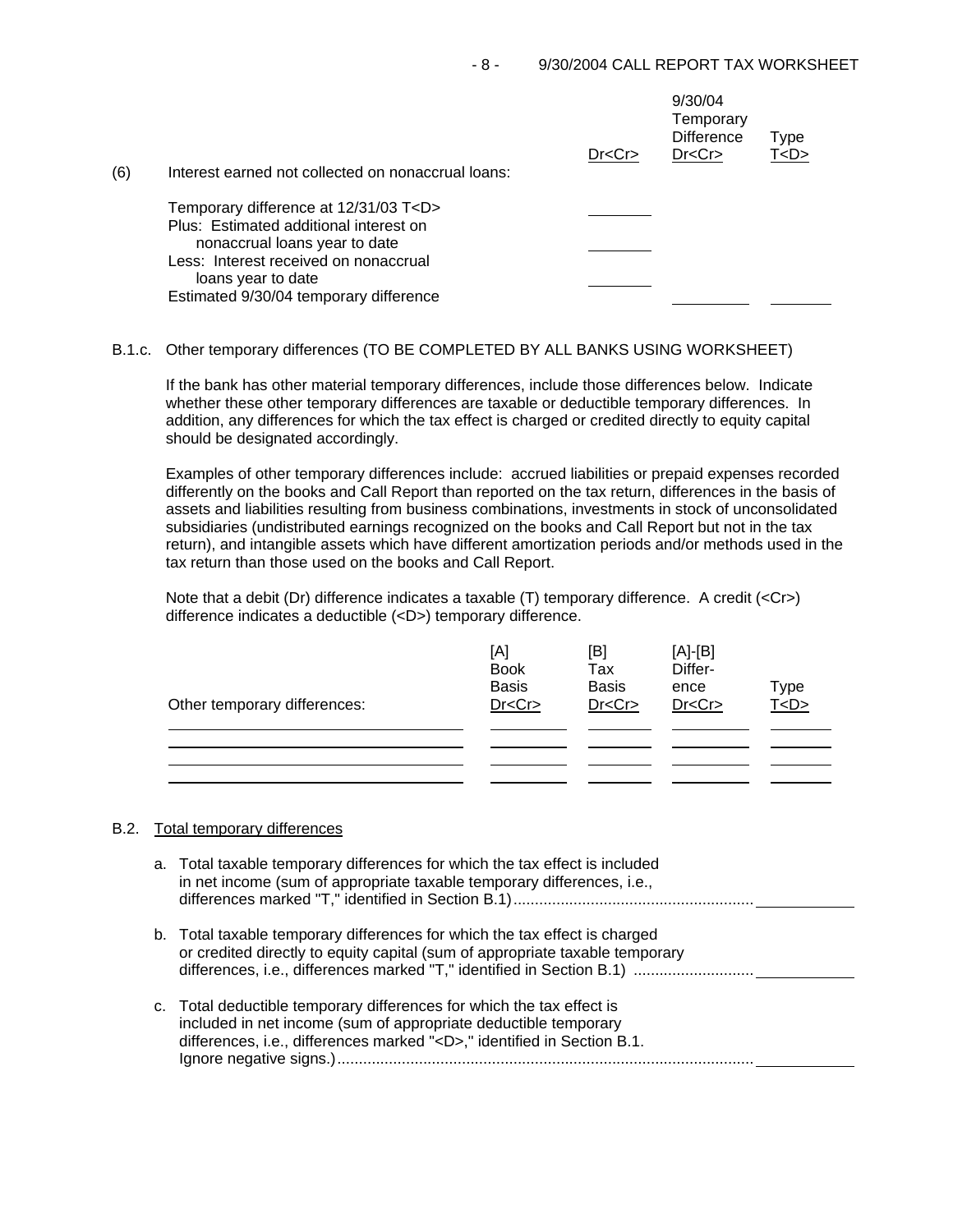| 9/30/2004 CALL REPORT TAX WORKSHEET<br>- 9 - |
|----------------------------------------------|
|----------------------------------------------|

| d. Total deductible temporary differences for which the tax effect is charged   |
|---------------------------------------------------------------------------------|
| or credited directly to equity capital (sum of appropriate deductible temporary |
| differences. i.e., differences marked " <d>." identified in Section B.1.</d>    |
|                                                                                 |

B.3. Identify remaining tax carryforwards, including their expiration dates (add additional lines for additional carryforwards, if necessary)

|      |    | a. Net operating loss (NOL) carryforwards<br>Expiration Date_______________<br>Expiration Date                                                                                                                                                                                                                                                                                                                                                | Amount  ________________<br>Amount  ________________ |  |
|------|----|-----------------------------------------------------------------------------------------------------------------------------------------------------------------------------------------------------------------------------------------------------------------------------------------------------------------------------------------------------------------------------------------------------------------------------------------------|------------------------------------------------------|--|
|      |    | In determining the amount of NOL carryforwards, your bank should consider the effect of<br>any NOL carryforwards used in Section A to reduce taxes currently due. If any amounts<br>were reported in Line A.13, the amount to be reported here can be estimated with the<br>following calculation:<br>NOL carryforwards available at 1/1/04 less<br>[(the amount of NOL carryforwards estimated to<br>be used per Line A.13) $\times$ (0.75)] |                                                      |  |
|      |    | b. Tax credit carryforwards<br>Expiration Date______________<br>Expiration Date                                                                                                                                                                                                                                                                                                                                                               |                                                      |  |
| B.4. |    | Calculate deferred tax liability for federal income tax purposes at September 30, 2004.                                                                                                                                                                                                                                                                                                                                                       |                                                      |  |
|      | а. | Total taxable temporary differences for which the tax effect is included                                                                                                                                                                                                                                                                                                                                                                      |                                                      |  |
|      |    | b. Deferred tax liability resulting from taxable temporary differences for<br>which the tax effect is included in net income (Line B.4.a multiplied by<br>the tax rate expected to apply when the amount of taxable temporary                                                                                                                                                                                                                 |                                                      |  |
|      | C. | Total taxable temporary differences for which the tax effect is charged                                                                                                                                                                                                                                                                                                                                                                       |                                                      |  |
|      | d. | Deferred tax liability resulting from taxable temporary differences for<br>which the tax effect is charged or credited directly to equity capital<br>(Line B.4.c multiplied by the tax rate expected to apply when the amount<br>of taxable temporary differences result in additional taxable income in                                                                                                                                      |                                                      |  |
|      |    | e. Total deferred tax liability for federal income tax purposes at                                                                                                                                                                                                                                                                                                                                                                            |                                                      |  |
|      |    |                                                                                                                                                                                                                                                                                                                                                                                                                                               |                                                      |  |

j.

 $3$  Refer to the discussion of the "applicable tax rate" in the Glossary entry for "income taxes" in the Call Report instructions and to footnote 5 on page 11 of this worksheet for further information.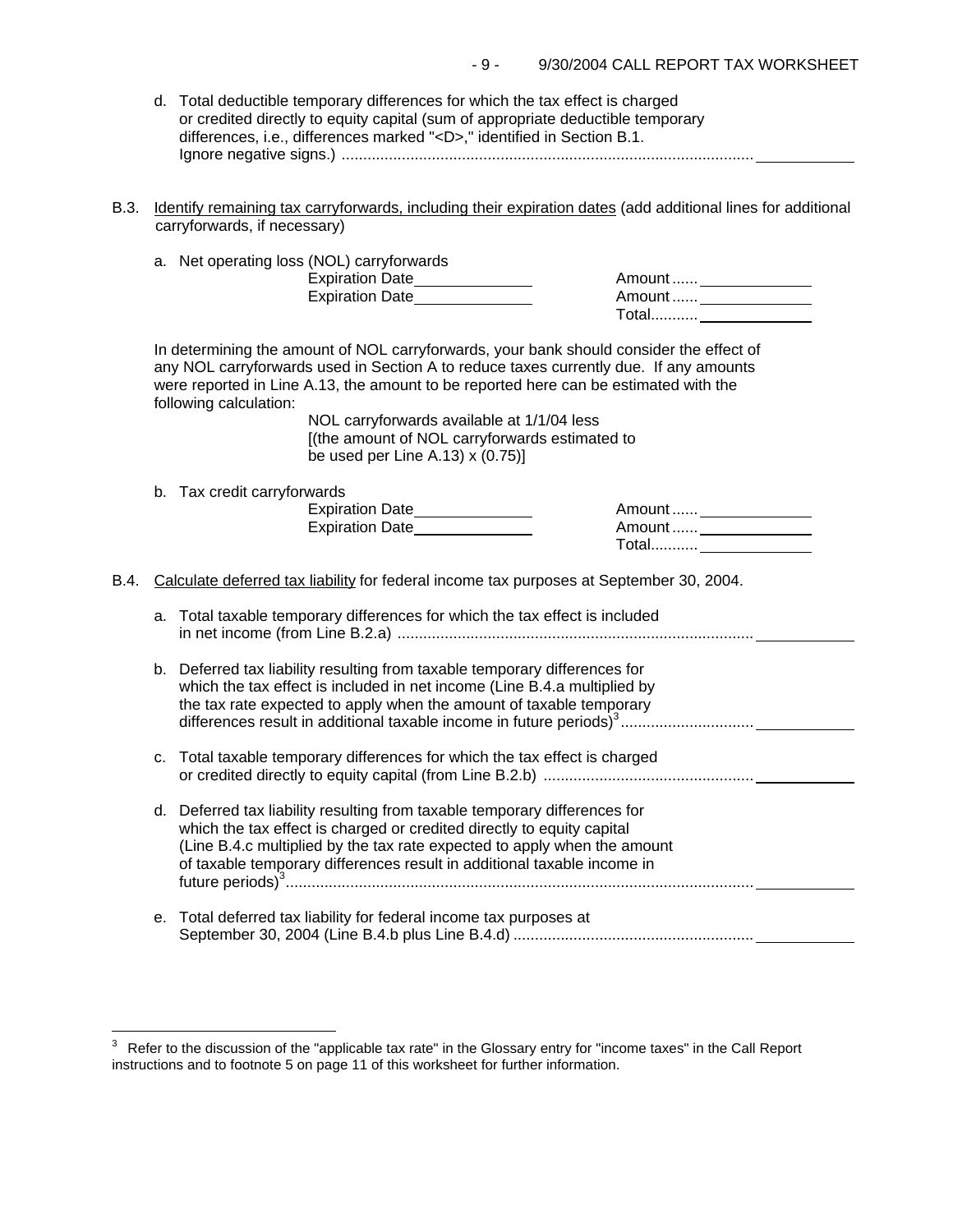#### B.5. Calculate deferred tax asset for federal income tax purposes at September 30, 2004.

|    | a. Total deductible temporary differences for which the tax effect is                                                                                                                                                                                                                                 |
|----|-------------------------------------------------------------------------------------------------------------------------------------------------------------------------------------------------------------------------------------------------------------------------------------------------------|
|    | b. Deferred tax asset resulting from deductible temporary differences for<br>which the tax effect is included in net income (Line B.5.a multiplied by the<br>tax rate expected to apply when the amount of deductible temporary                                                                       |
|    | c. Deferred tax asset resulting from net operating loss carryforwards<br>(Line B.3.a multiplied by the tax rate expected to apply when the                                                                                                                                                            |
|    | d. Tax credit carryforwards available to reduce taxes payable in future                                                                                                                                                                                                                               |
|    | e. Total deferred tax assets for which the tax effect is included in                                                                                                                                                                                                                                  |
| f. | Total deductible temporary differences for which the tax effect is charged                                                                                                                                                                                                                            |
| g. | Deferred tax asset resulting from deductible temporary differences for<br>which the tax effect is charged or credited directly to equity capital<br>(Line B.5.f multiplied by the tax rate expected to apply when the amount<br>of deductible temporary differences are used to reduce taxable income |
|    | h. Total deferred tax assets for federal income tax purposes before                                                                                                                                                                                                                                   |

## B.6. Assessing the need for a valuation allowance

Banks must consider all available evidence, both positive and negative, in assessing the need for a valuation allowance to reduce the total deferred tax assets for federal income tax purposes in Line B.5.h to the amount that is more likely than not to be realized. The future realization of deferred tax assets ultimately depends on the existence of sufficient taxable income of the appropriate character in either the carryback or carryforward period. Four sources of taxable income may be available to realize deferred tax assets:

- (1) Taxable income in carryback years (which can be offset to recover taxes previously paid),
- (2) Reversing taxable temporary differences,
- (3) Future taxable income (exclusive of reversing temporary differences and carryforwards), and
- (4) Tax-planning strategies.

J.

In general, positive evidence refers to the existence of one or more of the four sources of taxable income. To the extent evidence about one or more sources of taxable income is sufficient to support a conclusion that a valuation allowance is not necessary (i.e., the bank can conclude that the deferred

<sup>4</sup> Refer to the discussion of the "applicable tax rate" in the Glossary entry for "income taxes" in the Call Report instructions and to footnote 5 on page 11 of this worksheet for further information.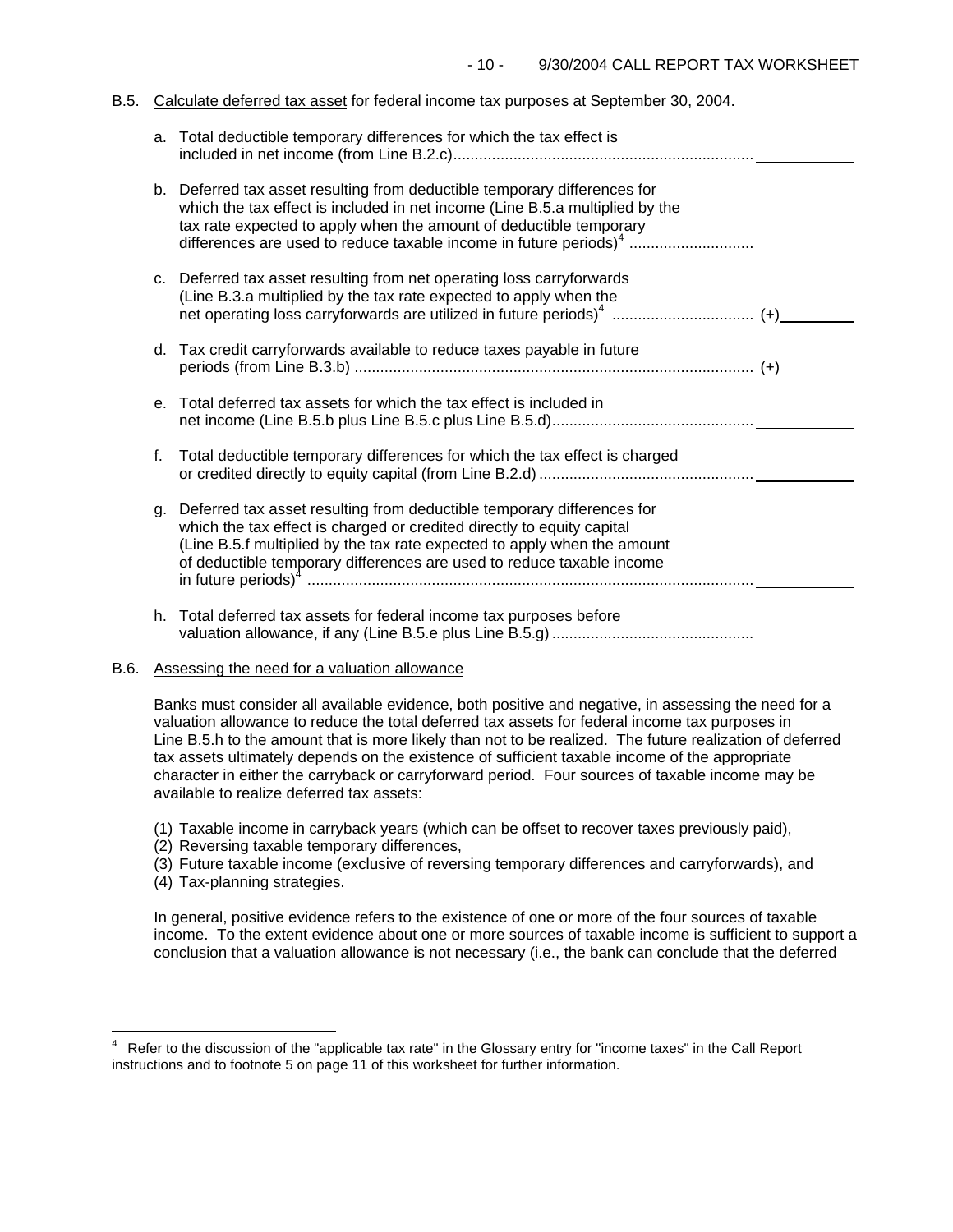tax asset is more likely than not to be realized), other sources need not be considered. However, if a valuation allowance is needed, each source of income must be evaluated to determine the appropriate amount of the allowance needed.

Evidence used in determining the valuation allowance should be subject to objective verification. The weight given to evidence when both positive and negative evidence exist should be consistent with the extent to which it can be objectively verified. Under FASB 109, the existence of a cumulative loss for the prior three years is significant negative evidence that would be difficult for a bank to overcome.

Refer to the discussion of the "valuation allowance" in the Glossary entry for "income taxes" in the Call Report instructions for further information.

|      | Line B.6:<br>Valuation allowance to reduce the total deferred tax assets for federal<br>income tax purposes in Line B.5.h to the amount that is more likely                                                                                                                                                                                                                                                       |  |
|------|-------------------------------------------------------------------------------------------------------------------------------------------------------------------------------------------------------------------------------------------------------------------------------------------------------------------------------------------------------------------------------------------------------------------|--|
| B.7. | Deferred tax asset for federal income tax purposes, net of valuation                                                                                                                                                                                                                                                                                                                                              |  |
| B.8. | Net deferred tax asset (liability) for federal income tax purposes at September 30,<br>2004 (Line B.7 minus Line B.4.e) (Report this amount in Schedule RC-F,                                                                                                                                                                                                                                                     |  |
| B.9. | Net deferred tax asset (liability) for which the tax effect is included in<br>net income for federal income tax purposes at September 30, 2004 [Line B.5.e                                                                                                                                                                                                                                                        |  |
|      | B.10. Net deferred tax asset (liability) for which the tax effect is included in net<br>income for federal income tax purposes at December 31, 2003 [This<br>amount is from Line B.9 of the 12/31/03 Call Report tax worksheet.]                                                                                                                                                                                  |  |
|      | B.11. Year-to-date deferred income tax expense (benefit) for federal income tax<br>purposes (determined as the change for the period in the net deferred tax<br>asset or liability for which the tax effect is included in net income)                                                                                                                                                                            |  |
|      | NOTE: The change in a bank's net deferred tax asset (liability) for which<br>the tax effect is charged or credited directly to equity capital is not reported<br>as part of a bank's deferred tax income tax expense (benefit).                                                                                                                                                                                   |  |
|      | B.12. Year-to-date deferred income tax expense (benefit) for state and local tax<br>purposes. This amount must be computed if the tax laws of the bank's<br>state and local tax authorities differ significantly from the federal tax laws <sup>5</sup><br>Compute this amount by performing the calculation outlined in Lines B.1<br>through B.11, considering only deferred tax asset and liability amounts for |  |

i<br>L

 $5$  In assessing whether a separate calculation is necessary, the bank should consider any differences in loss carryback or carryforward periods, or in other provisions of the tax law. If the tax laws of the state and local jurisdictions do not differ significantly from federal income tax laws, then the calculation of deferred income tax expense (benefit) can be made in the aggregate. The bank would complete Lines B.1 through B.11 on the worksheet considering both the federal and state and local income tax rates. The rate used should consider whether amounts paid in one jurisdiction are deductible in another jurisdiction. For example, since state and local taxes are deductible for federal income tax purposes, the aggregate combined rate generally would be (1) the federal tax rate plus (2) the state and local tax rate minus (3) the federal tax effect of the deductibility of the state and local taxes at the federal tax rate.